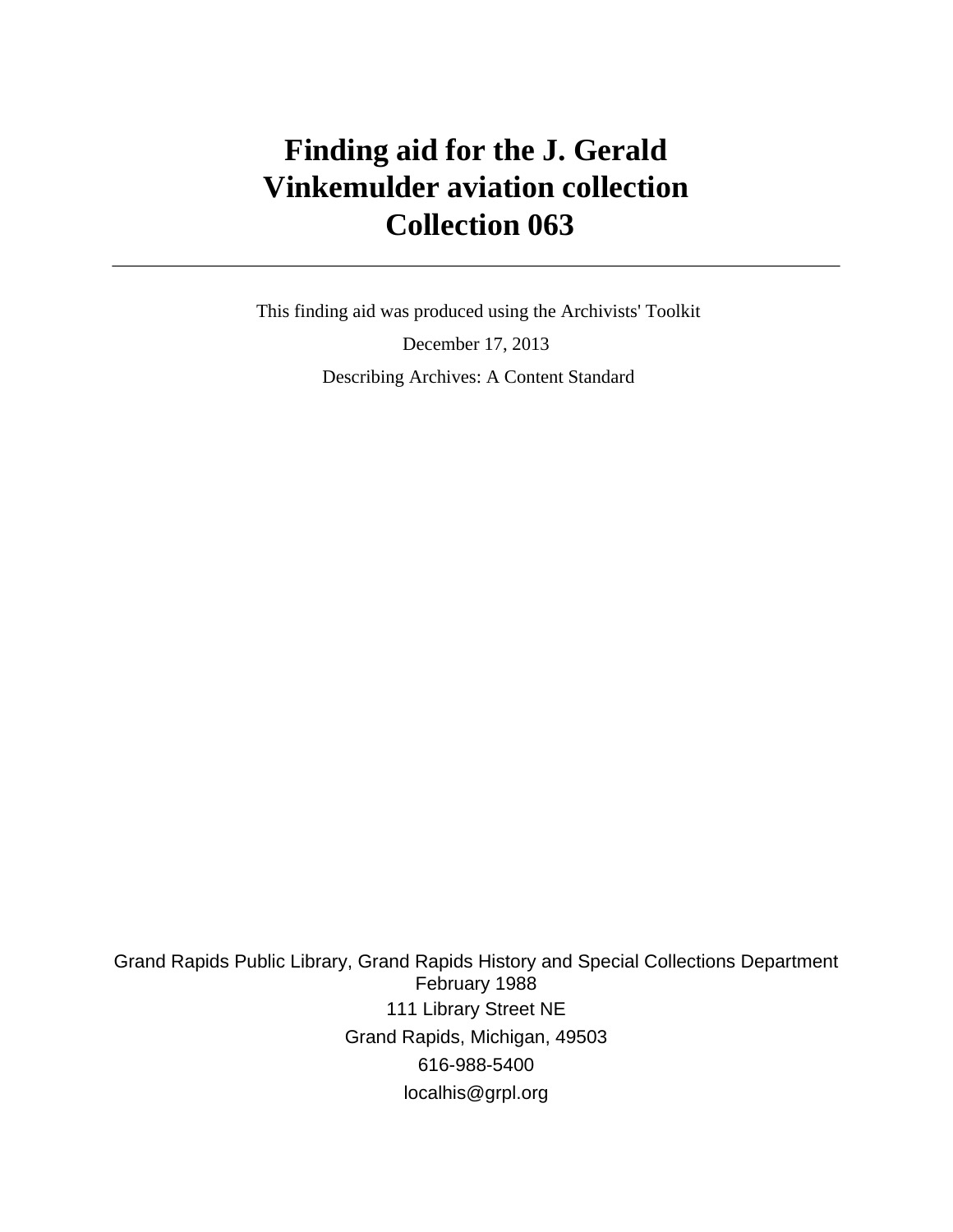# **Table of Contents**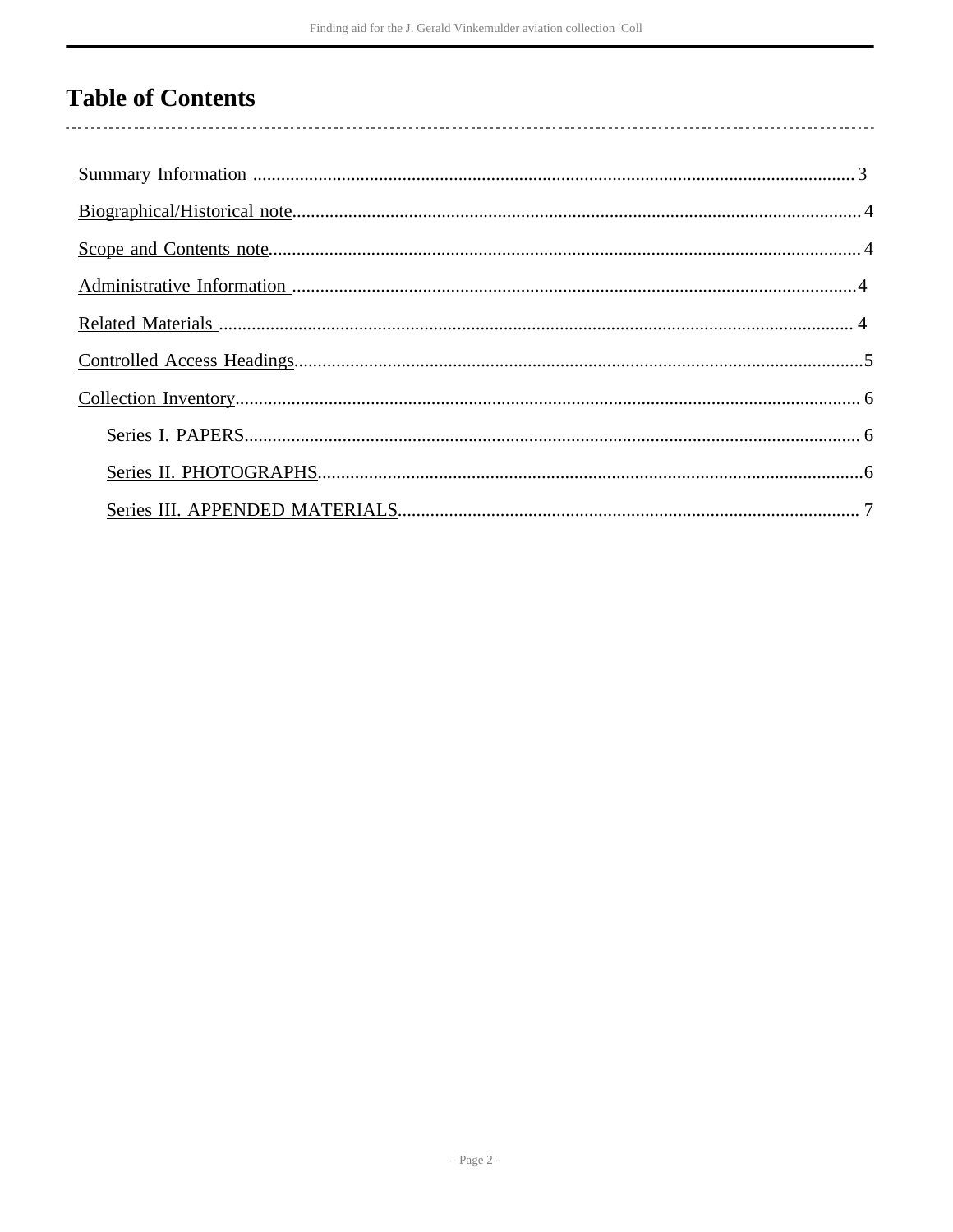# <span id="page-2-0"></span>**Summary Information**

..................................

| <b>Repository</b> | Grand Rapids Public Library, Grand Rapids History and Special<br><b>Collections Department</b>                                                                                                                                                                                                                                                                                                                                                                                                                                                                                                                                                                                                                                                                                                                                                                                                                |
|-------------------|---------------------------------------------------------------------------------------------------------------------------------------------------------------------------------------------------------------------------------------------------------------------------------------------------------------------------------------------------------------------------------------------------------------------------------------------------------------------------------------------------------------------------------------------------------------------------------------------------------------------------------------------------------------------------------------------------------------------------------------------------------------------------------------------------------------------------------------------------------------------------------------------------------------|
| <b>Title</b>      | J. Gerald Vinkemulder aviation collection                                                                                                                                                                                                                                                                                                                                                                                                                                                                                                                                                                                                                                                                                                                                                                                                                                                                     |
| Date [inclusive]  | 1926-1934, n.d.                                                                                                                                                                                                                                                                                                                                                                                                                                                                                                                                                                                                                                                                                                                                                                                                                                                                                               |
| <b>Extent</b>     | 0.21 Linear feet One box                                                                                                                                                                                                                                                                                                                                                                                                                                                                                                                                                                                                                                                                                                                                                                                                                                                                                      |
| Language          | English                                                                                                                                                                                                                                                                                                                                                                                                                                                                                                                                                                                                                                                                                                                                                                                                                                                                                                       |
| <b>Abstract</b>   | J. Gerald Vinkemulder (1900-1975) was an early aviator in West<br>Michigan. During the 1920s and 1930s Vinkemulder was a test pilot and<br>a stunt pilot, with some experience also as a dirigible pilot. He founded<br>the Grand Rapids Civil Air Patrol during the 1940, and was active in<br>other organizations related to aeronautics. The papers contain duplicates<br>of various photographs, papers, licenses, news clippings and programs<br>documenting aviation circa 1930. The photographs depict aerial views<br>of Grand Rapids and its environs as well as various airplanes that visited<br>Cassard Field. Also included is a dedication program for Daniel Waters<br>Cassard Field in Grand Rapids, later called the Grand Rapids Airport and<br>the Kent County Airport. Dedication of the field marked the beginning of<br>scheduled air service between Detroit and Grand Rapids in 1926. |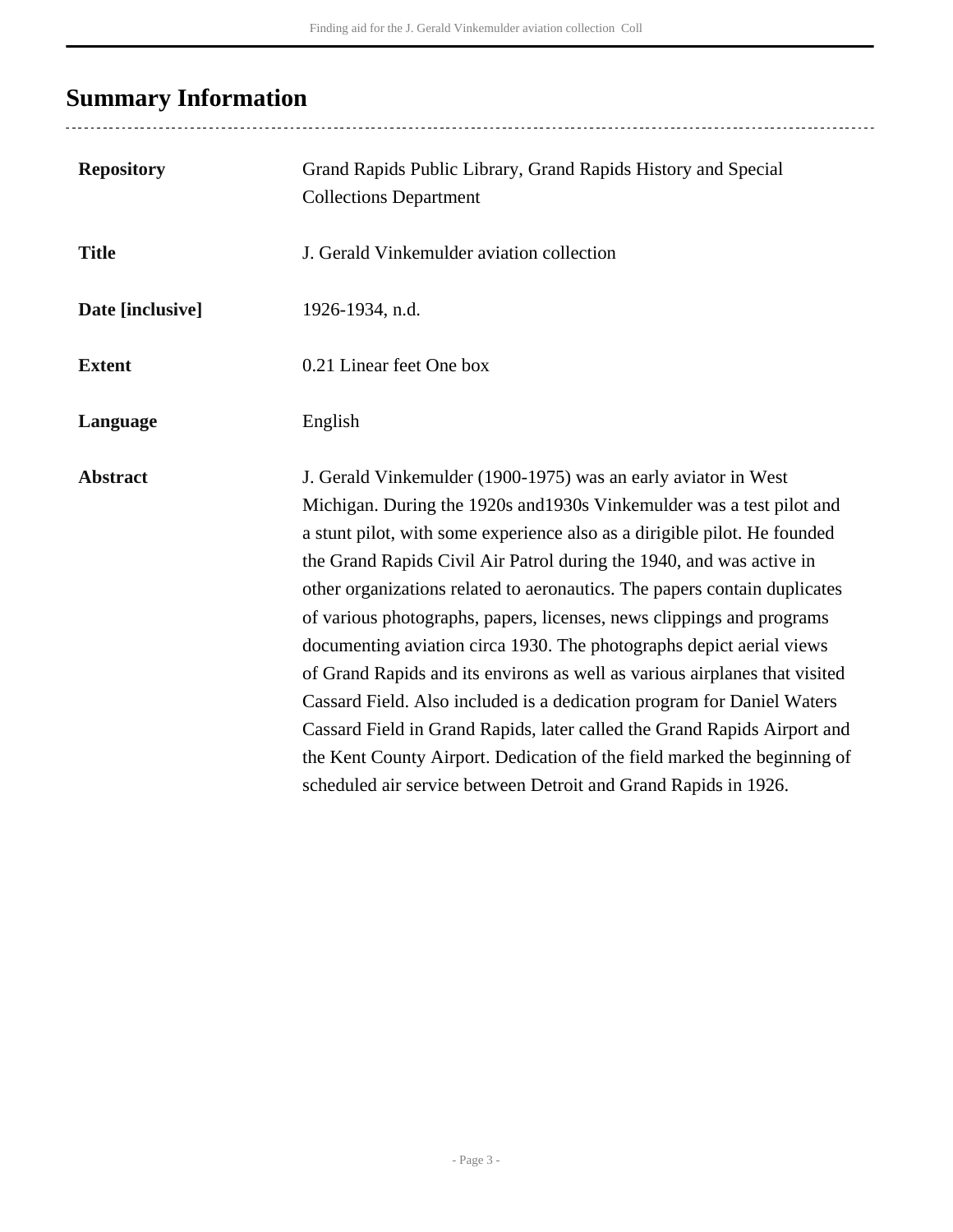# <span id="page-3-0"></span>**Biographical/Historical note**

J. Gerald Vinkemulder (1900-1975) was an early aviator in West Michigan. Although he worked first for Ackerman Electric and later built up a profitable business, Vinkemulder Termite Control, his early passion was for flying. He worked as a test pilot and stunt pilot of airplanes during the 1920s and 1930s, even working as a dirigible pilot at times. He founded the Grand Rapids Civil Air Patrol during the 1940s, as well as the Michigan Air Tours, Dawn Patrol and the American Legion Committee on Aeronautics.

## <span id="page-3-1"></span>**Scope and Contents note**

The Vinkemulder collection contains duplicates of various photographs, papers, licenses, and programs documenting aviation circa 1930 (ie. air shows, air circuses and air races). The dedication brochure of Cassard Field presents a brief history of transportation emphasizing the importance of air travel. The photographs depict aerial views of Grand Rapids and its environs as well as various airplanes that visited Cassard Field.

# <span id="page-3-2"></span>**Administrative Information**

# **Publication Information**

Grand Rapids Public Library, Grand Rapids History and Special Collections Department February 1988

#### **Immediate Source of Acquisition note**

Earl Spielmacher, accession number 1985.036, 1986.394

## <span id="page-3-3"></span>**Related Materials**

**Related Archival Materials note**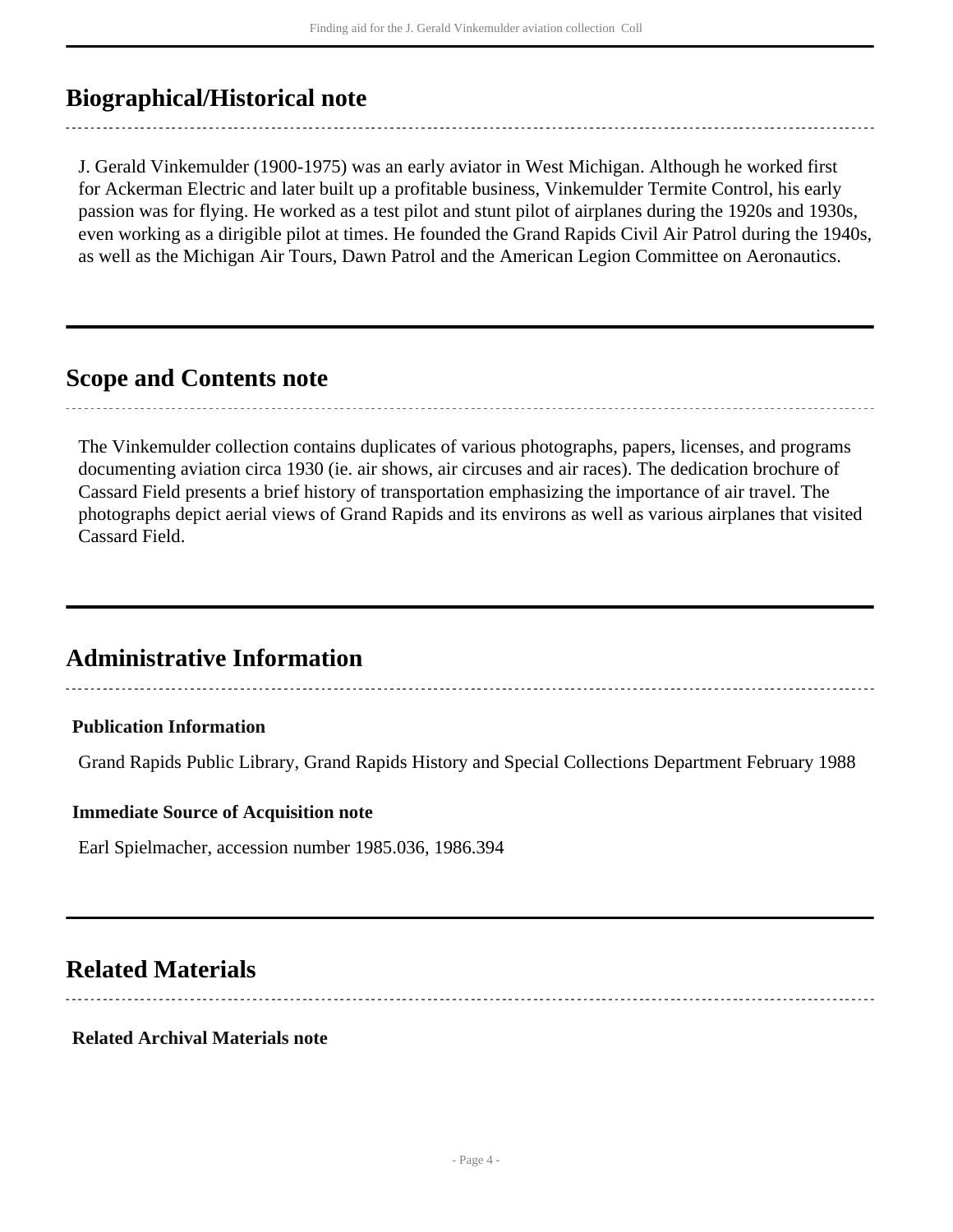#### Collection 075: Thomas Walsh papers

For further information on aviation history in Grand Rapids see: On Wings of Progress : the Story of Kent County International Airport / by James Van Vulpen. G.R. : Grand Rapids Historical Commission, Kent County Aeronautics Board, c. 1989. This source contains a biography of Vinkemulder, as well as his image, and at least one image from this collection.

# <span id="page-4-0"></span>**Controlled Access Headings**

### **Geographic Name(s)**

• Grand Rapids (Mich.) -- History

#### **Personal Name(s)**

• Vinkemulder, J Gerald, 1900-1975

### **Subject(s)**

• Aeronautics -- Michigan -- Kent County -- History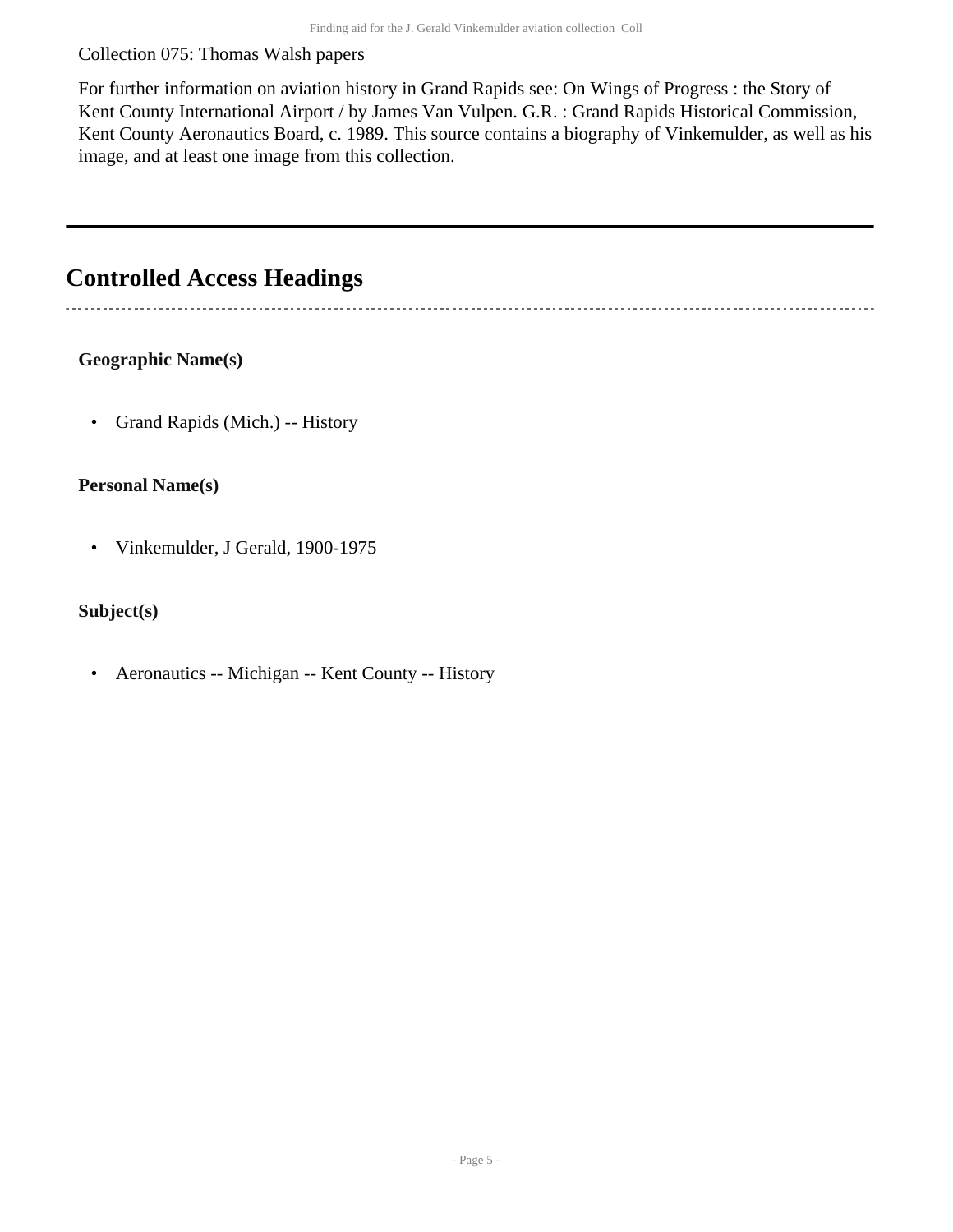# <span id="page-5-0"></span>**Collection Inventory**

#### <span id="page-5-1"></span>**Series I. PAPERS 1926-1934, no date**

#### **Scope and Contents note**

Programs from various aviation events (air shows, air circuses and air races); pilot's license and log; and newspaper clippings.

<span id="page-5-2"></span>

|                                                                                                                                                         | <b>Box</b>   | Folder         |
|---------------------------------------------------------------------------------------------------------------------------------------------------------|--------------|----------------|
| Air Circuses, Air Races, Air Shows, 1931-1934.                                                                                                          | $\mathbf{1}$ | $\mathbf{1}$   |
| Dedication of Daniel Waters Cassard Field, 1926.                                                                                                        | $\mathbf{1}$ | $\overline{2}$ |
| Michigan Air Tours, 1931.                                                                                                                               | $\mathbf{1}$ | $\overline{3}$ |
| Newspaper Clippings, 1928-1931, n.d.                                                                                                                    | $\mathbf{1}$ | $\overline{4}$ |
| Pilot's License, Pilot's Log Book, 1928-1931.                                                                                                           | $\mathbf{1}$ | 5              |
| <b>Series II. PHOTOGRAPHS circa 1930</b>                                                                                                                |              |                |
| <b>Scope and Contents note</b><br>Views depict aerial views of Grand Rapids and its environs as well as various aircraft that visited<br>Cassard Field. |              |                |
|                                                                                                                                                         | <b>Box</b>   | Folder         |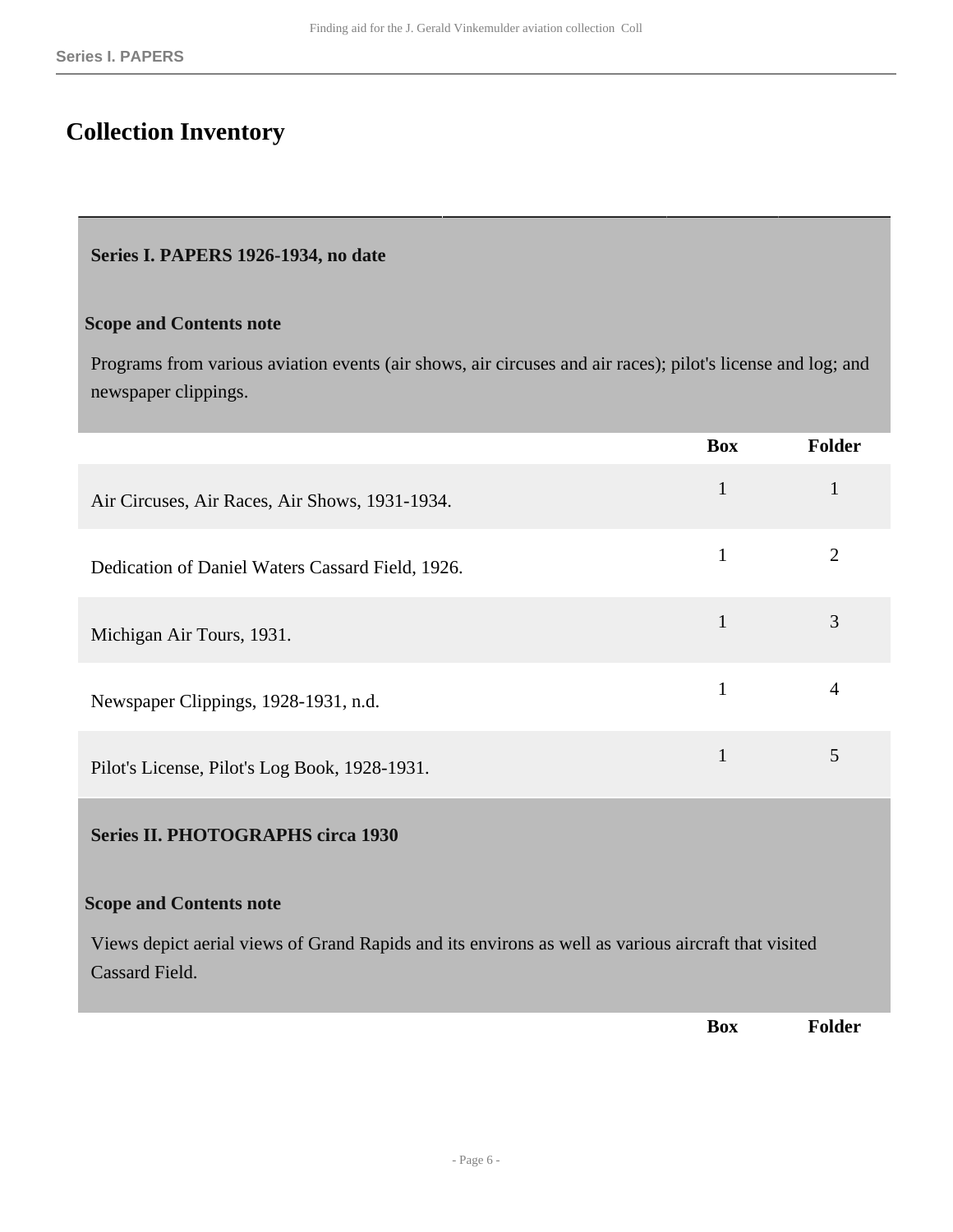#### **Series III. APPENDED MATERIALS**

| Airplanes (55 photos)                                                                                                   | $\mathbf{1}$      | 6              |
|-------------------------------------------------------------------------------------------------------------------------|-------------------|----------------|
| Dirigibles $(2)$                                                                                                        | $\mathbf{1}$      | $\overline{7}$ |
| Chesapeake & Ohio RR Shops (1)                                                                                          | $\mathbf{1}$      | 8              |
| Grand Rapids School of Bible and Music (Calvin - 1 photo)                                                               | $\mathbf{1}$      | 9              |
| Grand Rapids Views (8)                                                                                                  | $\mathbf{1}$      | 10             |
| Haskelite Manufacturing Company (1)                                                                                     | $\mathbf{1}$      | 11             |
| Kent County Airport (9)                                                                                                 | $\mathbf{1}$      | 12             |
| People. Vinkemulder, J. Gerald (2)                                                                                      | $\mathbf{1}$      | 13             |
| Reeds Lake. Abrams Aerial Survey photo. (1)                                                                             | $\mathbf{1}$      | 14             |
|                                                                                                                         | <b>Collection</b> | Folder         |
| Oversized laser photocopy of the aerial view of Reeds Lake from<br>063-1-14, includes roller coaster, baseball diamond. | 224               | 12             |

### <span id="page-6-0"></span>**Series III. APPENDED MATERIALS**

### **Scope and Contents note**